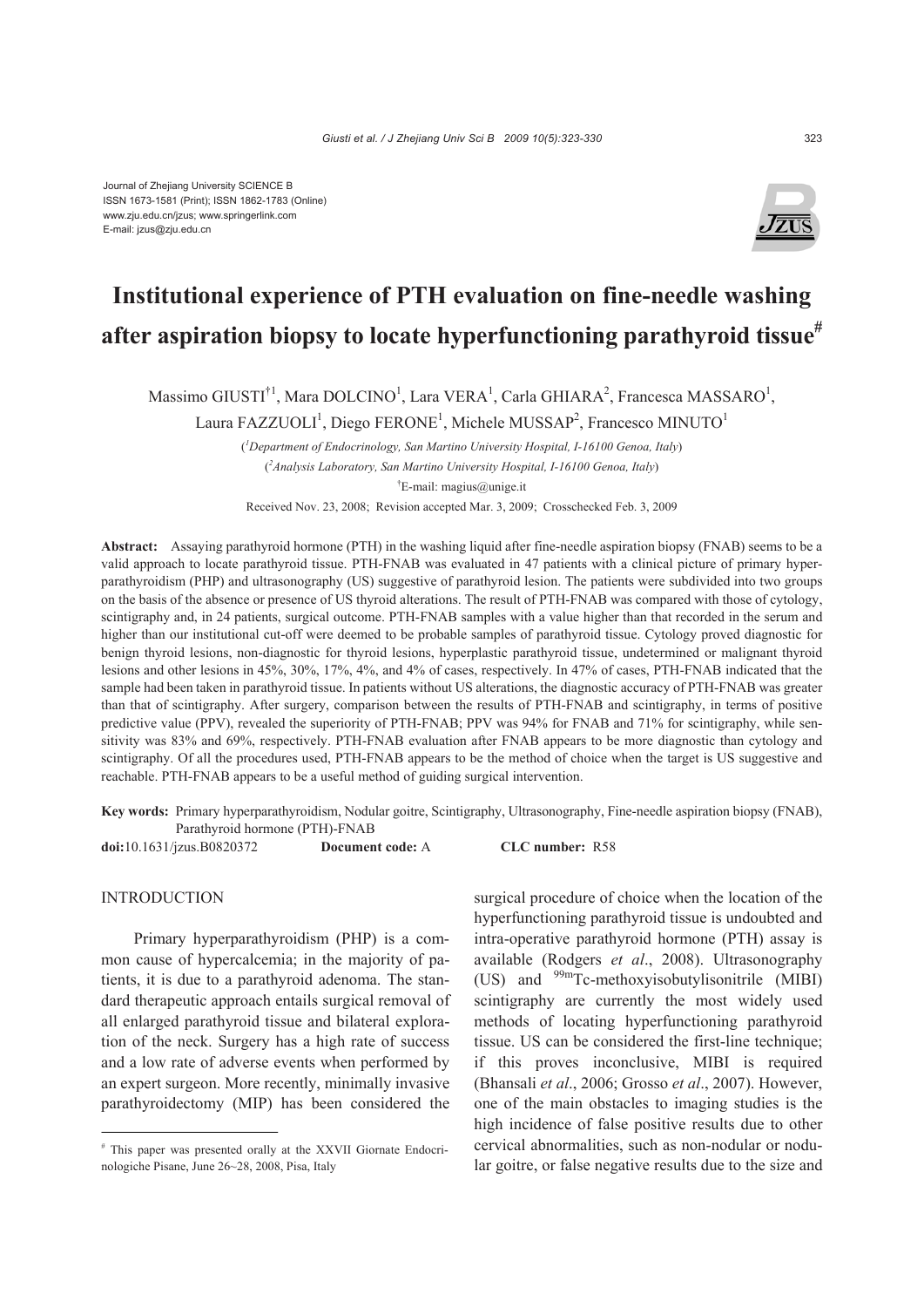location of hyperfunctioning parathyroid tissue (Masatsugu *et al*., 2005). Fine-needle aspiration biopsy (FNAB) of suspected parathyroid tissue and PTH assay on the needle wash-out after preparation of cytological specimens are further methods of localizing parathyroid adenomas. In 1983 this procedure was described by Doppman *et al*.(1983); since then, several reports on US-guided PTH-FNAB have been published (Abraham *et al*., 2007; Barczynski *et al*., 2006; Erbil *et al*., 2006; 2007; Kiblut *et al*., 2004; Marcocci *et al*., 1998; Maser *et al*., 2006). This approach enables sonographic, cytological and biochemical results to be combined in order to localize parathyroid tissue with greater certainty. The contribution of PTH-FNAB to localizing parathyroid adenomas in patients with PHP and concomitant thyroid nodules has not yet been fully evaluated (Marcocci *et al*., 1998; Erbil *et al*., 2007). The aim of the present prospective study was to evaluate the diagnostic role of PTH-FNAB in our series of patients with PHP. In our hands, PTH-FNAB seems more diagnostic than cytology and scintigraphy in patients without echographic thyroid alterations. Of all the procedures used, PTH-FNAB appears to be the method of choice when the target is echographically suggestive and reachable.

# MATERIALS AND METHODS

#### **Patients and protocol**

We studied 47 consecutive outpatients (38 females, 9 males) aged 38~89 years (mean age (63.6±11.8) years; mean±*SD*) undergoing endocrine evaluation for PHP. The biochemical diagnosis of PHP was performed by standard criteria. At the time of FNAB evaluation, PTH, total calcium, freethyroxine (f-T4), thyroid stimulating hormone (TSH), and thyroglobulin (Tg) were further evaluated in all patients (Table 1). Patients were divided into two groups on the basis of absence (Group 1) or presence (Group 2) of concomitant thyroid abnormalities on US. Written informed consent was obtained from all patients. FNAB was performed under US guidance on each nodular lesion suspected of being enlarged parathyroid tissue. One pass was generally made. Data from cytology evaluation and from biochemical evaluation of PTH on needle washing (PTH-FNAB) were recorded. As a negative control value for

sampling in parathyroid tissue, Tg was also evaluated in needle washing (Tg-FNAB). When necessary, FNAB was also performed on thyroid nodules, and the data were regarded as an internal negative control. Cytological and biochemical results and those of US-guided FNAB were compared with the results yielded by parathyroid MIBI scintigraphy. After diagnostic evaluation, parathyroid surgery was performed in several patients and the histological result was further evaluated.

#### **Instrumental evaluation**

Neck US examination was carried out by means of an Esaote AU5 Idea equipped with a 7.5 MHz linear transducer of 60 mm length (Esaote, Genoa, Italy). The usual location of parathyroid glands was scanned to detect any lesion suggestive of parathyroid pathology. Any hypoechogenic lesion that was retrothyroid or polar in relation to the thyroid lobe, which had one or more vascular stalks, was suspected of being parathyroid tissue. In addition, solid hypoechogenic intra-thyroid lesions were also regarded as suspect when no other extra-thyroid lesions were seen in overt clinical PHP. If suspected parathyroid tissue was located, US-guided FNAB was performed by using a 21-gauge needle attached to a 10-ml syringe. The needle was inserted into the suspicious parathyroid tissue and negative pressure was applied. A smear from the needle used for aspiration was collected on a glass slide and the needle was then washed with 1 ml of normal saline solution. Cell debris were removed by centrifugation and the supernatant was collected for biochemical evaluations. <sup>99m</sup>Tc-MIBI was administered intravenously and images were acquired 10 min and 2~3 h post-injection. Early and late anterior planar images of the neck and mediastinum were compared for focal abnormalities and for areas of increased retention of MIBI. Parathyroid scintigraphy was interpreted by an experienced nuclear physicist, who was unaware of the results of the PTH-FNAB.

#### **Biochemical and cytological analyses**

PTH was analyzed by chemiluminescence immunoassay (Immulite 2000, Diagnostic Products, San Juan Capistrano, CA, USA). Intra- and inter-assay variations, expressed as coefficients of variation (CVs), were 4% and 6%, and assay sensitivity was 2 ng/L. In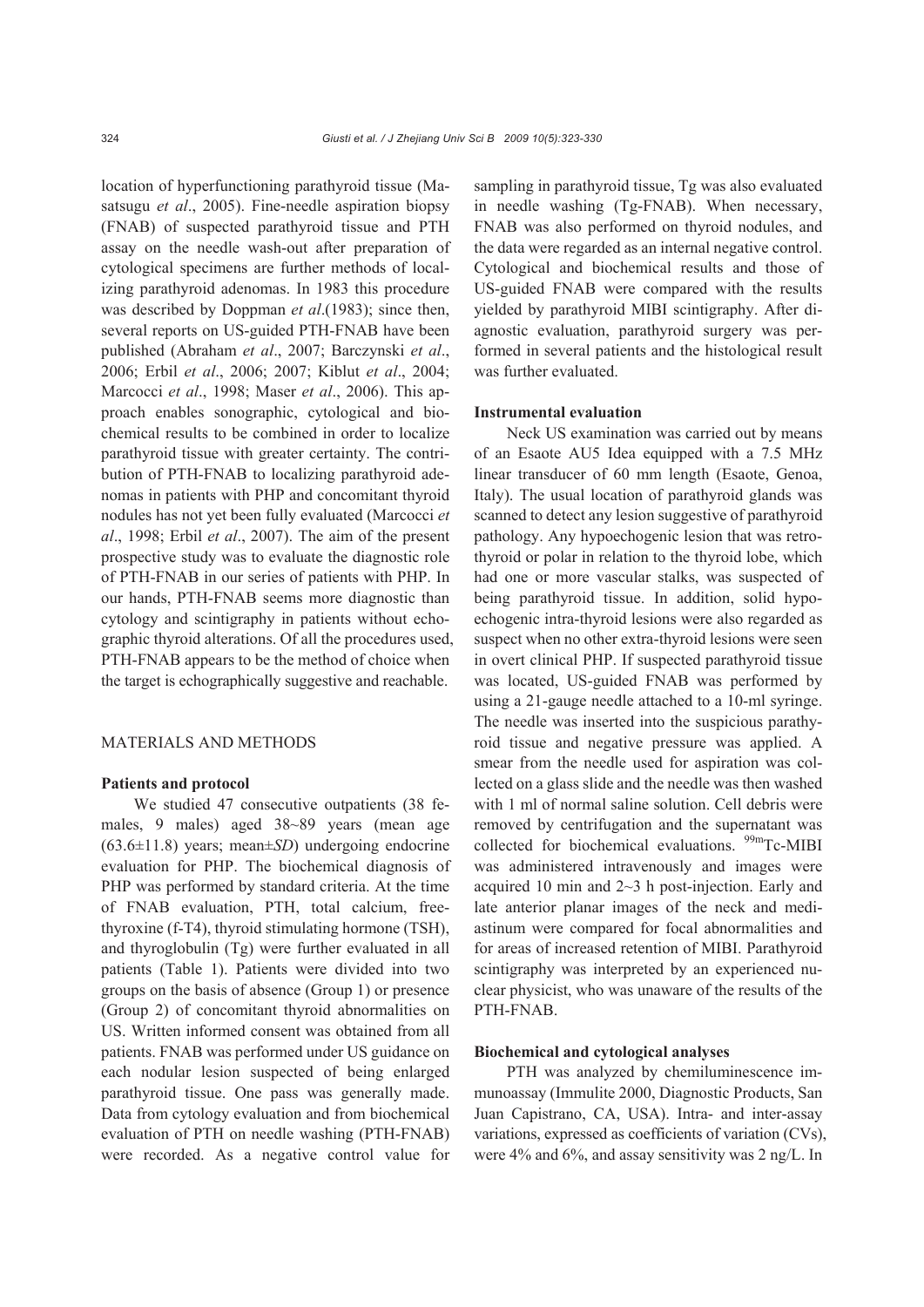our laboratory, the normal PTH range in sera is <65 ng/L. Tg was assayed by chemiluminescence immunoassay (Roche Diagnostics, Mannheim, Germany). The functional sensitivity is  $\leq 0.5$  µg/L. In our laboratory, the intra- and inter-assay CVs were 5% and 8%, respectively. In patients without goitre, normal Tg values are 1.5~78.0 μg/L. PTH-FNAB and Tg-FNAB levels were also assayed by means of the same methods on needle wash-out (1 ml of saline solution) after preparation of cytological specimens. PTH-FNAB and Tg-FNAB levels are expressed respectively in ng/L and μg/L regardless of dilution. F-T4 and TSH levels were measured by means of chemiluminescence immunoassay (Roche Diagnostics). Normal ranges are 12.0~22.0 pmol/L and 0.3~4.2 mU/L for f-T4 and TSH, respectively. Serum total-calcium was determined by fully automatic equipment (Modular P800, Roche Diagnostics). In our laboratory, normal calcium levels are 2.12~2.70 mmol/L.

The sample material obtained from FNAB was smeared between 2 slides, fixed by means of Cytofix, and stained with Papanicolau or dried and stained with May Grunwald-Giemsa. When cellularity was adequate (>50 cells), the parathyroid origin of the specimens was determined according to cell distribution and characteristics and background. FNAB results are frequently classified as Thy 1 to Thy 5 according to the diagnostic categories of the British Thyroid Association (BTA).

### **Statistical analysis**

In any given patient, we regarded a PTH-FNAB value greater than that found in sera, and in any case greater than 132 ng/L, as indicative of sampling in parathyroid tissue. This value is the mean±2.5*SD* of PTH-FNAB performed in thyroid nodules in a group of 24 patients without PHP. The Tg-FNAB value was considered a further parameter of judgment. In 64 evaluations of thyroid nodules, we found a Tg-FNAB value ranging from 2 to over 2500 μg/L (median 804 μg/L; mean±*SEM* (1354±146) μg/L). The sensitivity and positive predictive value (PPV) of cytology and PTH-FNAB versus MIBI alone were evaluated.

Data were analyzed by means of the Prism 4.0 software (GraphPad Software, San Diego, CA, USA). All values quoted are mean±*SEM*. Significance was taken as *P*<0.05. To compare continuous or percentage data, the Mann-Whitney test and Fisher's exact test were used.

## **RESULTS**

Only 10 patients showed a normal thyroid pattern on US (Group 1), while thyroid abnormalities were observed in the remaining 37 patients (Group 2). Single or multiple thyroid nodules, a diffuse goitre or hypoechogenic pattern, and a non-nodular thyroid remnant of previous thyroid surgery were found in 30, 4, and 3 patients, respectively (Table 1). A significant difference in age was noted between Group 1 and Group 2 (*P*=0.03). On average, f-T4 and TSH levels were similar in both groups (Table 1). At the time of FNAB, the average value of serum calcium was (2.75±0.05) mmol/L. No difference in average calcemia was noted between Group 1 and Group 2 (Table 1). PTH levels varied widely, ranging from 65 to 1674 ng/L, with a mean value of  $(275.3\pm45.7)$  ng/L (median 169 ng/L). No difference was noted in PTH levels between Group 1 (median 250 ng/L; range 69~624 ng/L) and Group 2 (median 160.5 ng/L; range 65~1674 ng/L) (Table 1).

**Table 1 Some clinical data of patients in Group 1 and Group 2** 

|                       | Value          | Significance                      |          |
|-----------------------|----------------|-----------------------------------|----------|
|                       | Group 1        | Group 2                           |          |
| Age (year)            |                | $69.3 \pm 10.7$ $61.7 \pm 11.7$   | $P=0.03$ |
| $PTH$ (ng/L)          |                | $232.8 \pm 56.5$ 285.6 $\pm 55.0$ | ns       |
| Calcium $(mmol/L)$    |                | $2.77\pm0.10$ $2.75\pm0.05$       | ns       |
| $F-T4$ (pmol/L)       | $13.5 \pm 1.7$ | $14.8 \pm 0.5$                    | ns       |
| $TSH$ (mU/L)          | $1.5 \pm 0.2$  | $1.4 \pm 0.3$                     | ns       |
| Patient number        |                |                                   |          |
| Sex, M/F              | 2/8            | 7/30                              |          |
| US finding            |                |                                   |          |
| Normal                | 10             |                                   |          |
| Multi-nodular goitre  |                | 18                                |          |
| Uni-nodular goitre    |                | 12                                |          |
| Thyroid remnant       |                | 3                                 |          |
| Goitre                |                | 2                                 |          |
| Diffuse hypoechogenic |                | 2                                 |          |
|                       |                |                                   |          |

Data are expressed as mean±*SEM*, except those for age as mean±*SD*

On US, the average size of lesions suspected of being enlarged parathyroid glands was  $(18.0\pm1.2)$  mm,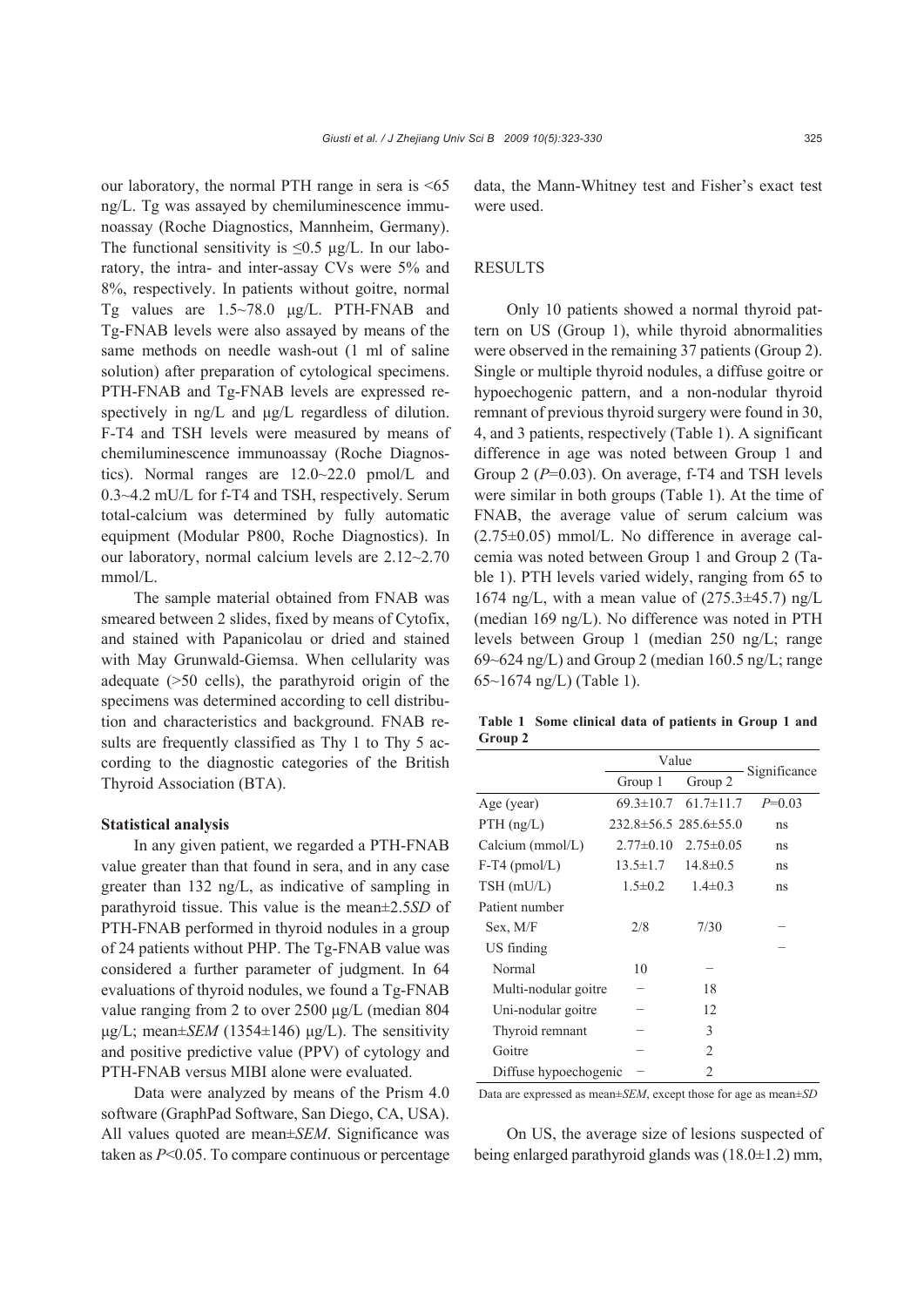with no significant difference between Group 1  $((15.0\pm1.5)$  mm) and Group 2  $((18.7\pm1.5)$  mm). Post-FNAB cytology was indicative of sampling in thyroid tissue in the majority of patients (79%, 37/47), but a precise Thy score (from 2 to 5 according to the BTA) was obtained in only 38% cases (14/37). In 2 patients of Group 2 (cases 5 and 18) cytology prompted surgical evaluation. In 8 patients, cytological results were indicative of sampling in hyperplastic parathyroid tissue (Group 1: 30%, 3/10; Group 2: 13.5%, 5/37; ns) (Table 2). Table 2 reports individual PTH-FNAB and Tg-FNAB values. In 47% (22/47) of patients PTH-FNAB values were indicative of sampling in parathyroid tissue, while

Tg-FNAB values were elevated in 51% (22/43) of patients, as a result of thyroid contamination (Group 1: 67%, 6/9; Group 2: 47%, 16/34). No correlation was found between PTH-FNAB and Tg-FNAB.

Cytology plus US-guided PTH-FNAB indicated that the sample had been taken in parathyroid tissue in 47% (22/47) of patients, positivity being higher (*P*=0.08, ns) in Group 1 (70%, 7/10) than in Group 2 (38%, 14/37) patients. MIBI proved positive for parathyroid localization in 64% (21/33) (Group 1: 57%, 4/7; Group 2: 65%, 17/26) of assessable patients. A concordance between FNAB and MIBI was observed in 66% (22/33) of patients (positive concordance  $n=12$ ; negative concordance  $n=10$ ). Surgery

**Table 2 Individual size and location of target, and cytological and biochemical results of FNAB**

| Case       | $\varnothing$ target |       |              | cytology <sup>[1]</sup> Location <sup>[2]</sup> PTH-FNAB | Tg-FNAB       | Case        |    |       |              | $\frac{\text{size (mm) cytology}}{2} \cdot \frac{1 \cdot \text{total}}{\text{constant}^{[2]}} \cdot \frac{\text{PTH-FNAB} \cdot \text{Tg-FNAB}}{\text{mean}^{[2]}}$ |                |
|------------|----------------------|-------|--------------|----------------------------------------------------------|---------------|-------------|----|-------|--------------|---------------------------------------------------------------------------------------------------------------------------------------------------------------------|----------------|
|            | size (mm)            |       |              |                                                          | $(\mu g/L)$   |             |    |       |              |                                                                                                                                                                     |                |
|            | Group 1              |       |              |                                                          |               | Group 2     |    |       |              |                                                                                                                                                                     |                |
|            | 22                   | Thy 1 | L, I         | 260                                                      | >2500         | 14          | 24 | Thy 2 | L, I         | >2000                                                                                                                                                               | 466            |
| 2          | 18                   | Thy 1 | L            | 5                                                        | 747           | $15^{[9]}$  | 16 | Thy 2 | L, I         | 734                                                                                                                                                                 |                |
| 3          | 12                   | Thy 1 | L            | >2000                                                    | >2500         | 16          | 11 | Thy 2 | L            | 12                                                                                                                                                                  | 1000           |
| 4          | 8                    | Thy 1 | R, I         | >2000                                                    | >2500         | 17          | 26 | Thy 2 | L            | $\overline{2}$                                                                                                                                                      | >2500          |
| 5          | 19                   | Thy 1 | L            | >2000                                                    | >2500         | 18          | 20 | Thy 3 | R, I         | 33                                                                                                                                                                  | 274            |
| 6          | 21                   | HP    | R, I         | 1854                                                     |               | 19          | 22 | HP    | R, I         | >2000                                                                                                                                                               | 54             |
| 7          | 12                   | HP    | L, S         | >2000                                                    | >2500         | 20          | 8  | Thy 1 | R, I         | 11                                                                                                                                                                  | $\overline{4}$ |
| $8^{[3]}$  | 15                   | Thy 1 | R, S         | $\overline{2}$                                           | $\mathcal{E}$ | 21          | 17 | HP    | R, I         | 1715                                                                                                                                                                | 674            |
| 9          | 18                   | HP    | R, I         | >2000                                                    | >2500         | 22          | 20 | Thy 2 | L, I         | 5                                                                                                                                                                   |                |
| 10         | 10                   | Thy 1 | L, I         | 23                                                       | 36            | $23^{[10]}$ | 10 | Thy 2 | R, I         | $\overline{c}$                                                                                                                                                      | 799            |
| Group 2    |                      |       |              |                                                          |               | 24          | 11 | Thy 2 | L, I         | 3                                                                                                                                                                   | 30             |
|            | 31                   | Thy 2 | R, I, C      | >2000                                                    | >2500         | 25          | 11 | Thy 2 | R, S         | 14                                                                                                                                                                  | >2500          |
| 2          | 10                   | Thy 2 | R, S         | $<$ 2                                                    |               | 26          | 31 | Thy 2 | L            | 7                                                                                                                                                                   | >2500          |
| 3          | 18                   | Thy 2 | L, I         | $\overline{4}$                                           | >2500         | 27          | 14 | Thy 1 | R, I         | >2000                                                                                                                                                               |                |
| 4          | 24                   | HP    | $\mathbb{R}$ | >2000                                                    | >2500         | 28          | 30 | Thy 2 | $\mathbb{R}$ | 3                                                                                                                                                                   | 1839           |
| 5          | 10                   | Thy 5 | $\mathbb{R}$ | 6                                                        | >2500         | $29^{[11]}$ | 12 | Thy 1 | L, I         | $\overline{2}$                                                                                                                                                      | >2500          |
| 6          | 46                   | FC    | R, I         | >2000                                                    | >2500         | $30^{[12]}$ | 21 | Thy 2 | L            | 111                                                                                                                                                                 | 76             |
| $7^{[4]}$  | 16                   | HP    | L, I         | 820                                                      | 820           | $31^{[13]}$ | 9  | Thy 2 | L            | 2                                                                                                                                                                   | >2500          |
| $8^{[5]}$  | 22                   | Thy 1 | R, I, C      | 156                                                      | 3             | 32          | 45 | Thy 2 | R            | $\overline{2}$                                                                                                                                                      | 370            |
| 9          | 17                   | LN    | L            | 2                                                        | 1097          | 33          | 16 | Thy 2 | R, I         | $\overline{2}$                                                                                                                                                      | 771            |
| 10         | 12                   | Thy 1 | L, I         | >2000                                                    | 199           | 34          | 15 | Thy 1 | R, I         | 1249                                                                                                                                                                | 8              |
| $11^{[6]}$ | 15                   | Thy 2 | L, I         | >2000                                                    | 274           | $35^{[14]}$ | 13 | Thy 2 | R            | 3                                                                                                                                                                   | 431            |
| $12^{[7]}$ | 11                   | Thy 2 | R            | 20                                                       | >2500         | 36          | 22 | Thy 1 | $\mathbb{R}$ | >2000                                                                                                                                                               | 652            |
| $13^{[8]}$ | 9                    | Thy 2 | R            | 5                                                        | >2500         | 37          | 28 | HP    | R, C         | >2000                                                                                                                                                               | 2              |

 $[1]$ Cytological diagnoses are reported according to the BTA when follicular cells were seen; the other cytological diagnoses were: HP: hyperplastic parathyroid cells; FC: fat cells; LN: lymph node cells. <sup>[2]</sup>Location (R: right side; L: left side; I: inferior; S: superior; C: cystic) of target is reported. <sup>[3]</sup>FNAB was not repeated owing to a concomitant disease diagnosed (prostatic cancer); hyperparathyroidism was considered to be secondary (creatinine 141.4 μmol/L). [4]FNAB was also performed on isthmic thyroid nodule (size 5 mm): PTH-FNAB 15 ng/L; Tg-FNAB >2500 μg/L; Thy 2. [5]FNAB was also performed on R cystic thyroid nodule (size 12 mm): PTH-FNAB 27 ng/L; Tg-FNAB 1245 μg/L; Thy 1. [6]FNAB was also performed on R cystic thyroid nodule (size 13 mm): PTH-FNAB 2 ng/L; Tg-FNAB >2500 μg/L; Thy 1. [7]FNAB was also performed on isthmic thyroid nodule (size 22 mm): PTH-FNAB 27 ng/L; Tg-FNAB >2500 μg/L; Thy 2. [8]FNAB was also performed on L thyroid nodule (size 22 mm): PTH-FNAB 3 ng/L; Tg-FNAB >2500 μg/L; Thy 2. [9]FNAB was also performed on L thyroid nodule (size 5 mm): PTH-FNAB 2 ng/L; Tg-FNAB >2500 μg/L; Thy 2. <sup>[10]</sup>FNAB was also performed on L nodule (size 36 mm): PTH-FNAB 2 ng/L; Tg-FNAB 84 μg/L; Thy 2. <sup>[11]</sup>Patient lost to follow-up.  $[12]$ FNAB was also performed on R thyroid nodule (size 23 mm): PTH-FNAB 114 ng/L; Tg-FNAB >2500 μg/L; Thy 2.  $[13]$ FNAB was also performed on L thyroid nodule (size 14 mm): PTH-FNAB 2 ng/L; Tg-FNAB 2460 µg/L; Thy 1. [<sup>14]</sup>FNAB was also performed on L thyroid nodule (size 15 mm): PTH-FNAB 3 ng/L; Tg-FNAB 1475 μg/L; Thy 2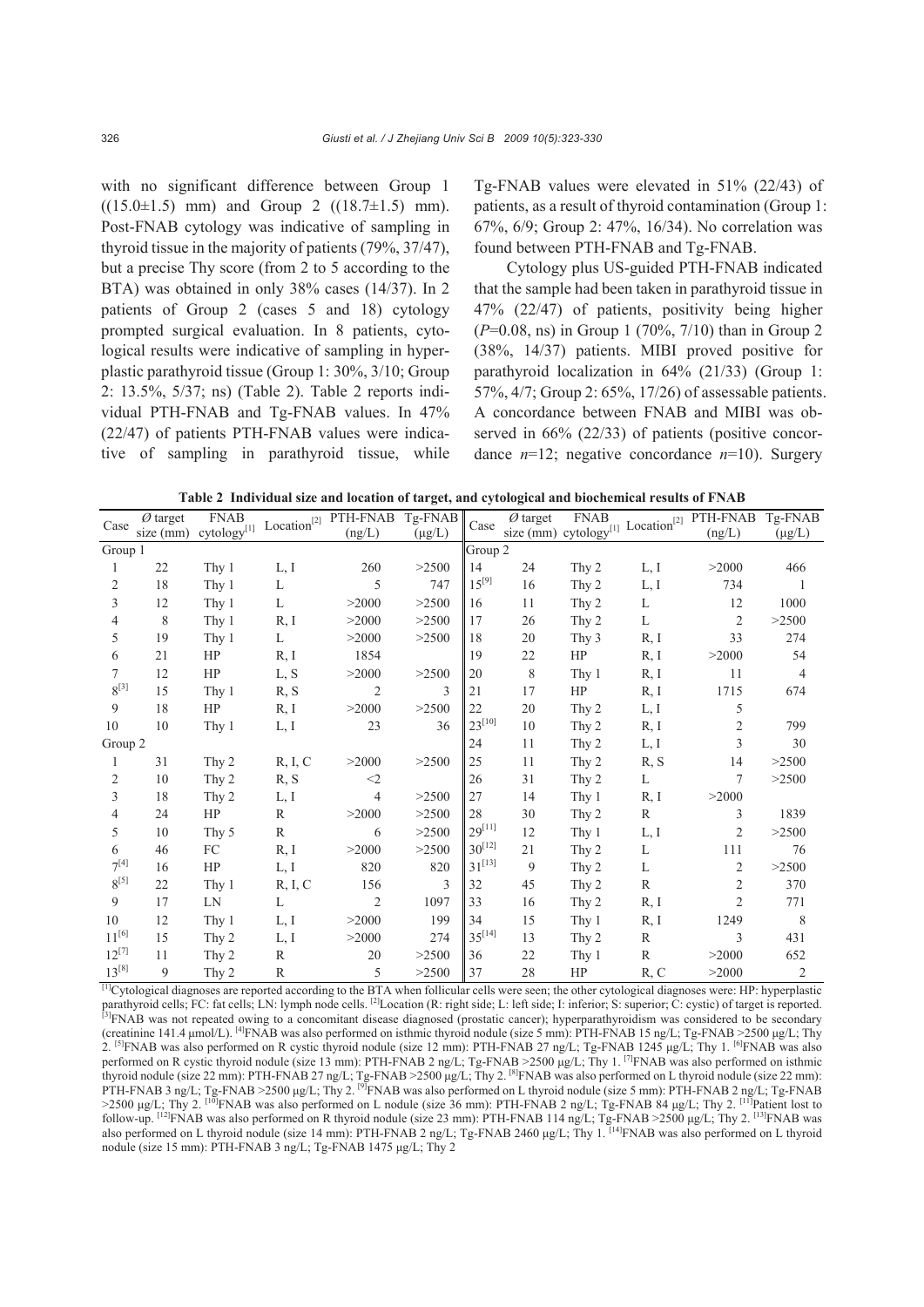was not undertaken on account of mild PHP (*n*=9) and/or high surgical risk (*n*=7), multiple type-1 endocrine neoplasia diagnosed (*n*=1), and death of patient from gastric carcinoma and cardiovascular events (*n*=2). Surgery was our choice in 28 cases and was accepted by 86% (24/28) of patients. The surgical outcome is reported in Table 3. A parathyroid adenoma was located and removed in 21 out of 24 patients (87%; Group 1: 100%, 7/7; Group 2: 82%, 14/17; ns) (Table 3). Table 4 reports the sensitivity and PPV of FNAB and MIBI. FNAB evaluation yielded a higher number of true positive cases than MIBI ( $P=0.04$ ), while no difference was observed in false positive or false negative cases. PPV was 94% and 71% for FNAB and MIBI, while sensitivity was 83% and 69%, respectively (Table 4).

|  | Table 3 FNAB and MIBI results in locating parathyroid adenoma (PA) were compared with the surgical outcome |  |  |
|--|------------------------------------------------------------------------------------------------------------|--|--|
|--|------------------------------------------------------------------------------------------------------------|--|--|

|                | FNAB result | MIBI result | Surgical outcome |            | FNAB result | MIBI result | Surgical outcome |
|----------------|-------------|-------------|------------------|------------|-------------|-------------|------------------|
| Group 1        |             |             |                  | Group 2    |             |             |                  |
| $1^{[1]}$      | P(L, I)     | P(R)        | PA(L, I)         | 10         | P(L, I)     | P(L, I)     | PA(L, I)         |
| $2^{[1]}$      | N           | N           | PA(L)            | $11^{[3]}$ | P(L, I)     | P(L)        | PA(L, I)         |
| $3^{[2]}$      | P(L)        |             | PA(L)            | 12         | N           | N           | PA (ectopic)     |
| $\overline{4}$ | P(R, I)     | P(R, I)     | P(L)             | 13         | N           | P(L)        | PA(R, I)         |
| 5              | P(L)        | N           | PA(L, I)         | 15         | P(L, I)     | P(L, I)     | PA(L, I)         |
| 7              | P(L, S)     |             | PA(L, S)         | 19         | P(R, I)     | P(R, I)     | PA(R, I)         |
| 9              | P(R, I)     |             | PA(R, I)         | 21         | P(R, I)     | P(R)        | PA(R, I)         |
| Group 2        |             |             |                  | 23         | N           | P(R, I)     | PA not located   |
| 1              | P(R, I)     | N           | PA(R, I)         | 27         | P(R, I)     |             | PA(R)            |
| $\overline{4}$ | P(R)        | P(R)        | PA(R)            | 28         | N           | P(R, I)     | PA not located   |
| $5^{[1]}$      | N           |             | PA not located   | 34         | P(R, I)     |             | PA(R, I)         |
| 6              | P(R, I)     | P(R, I)     | PA(R, S)         | 36         | P(R)        | P(R, I)     | PA(R, I)         |
| 7              | P(L, I)     | P(L, I)     | PA(L, I)         |            |             |             |                  |

FNAB and MIBI results: P: positive; N: negative. The location (R: right side; L: left side; I: inferior; S: superior) of PA is reported in brackets. <sup>[1]</sup>Other diagnosis after histological evaluation or clinical follow-up: DTC (differentiated thyroid carcinoma); <sup>[2]</sup>Other diagnosis after histological evaluation or clinical follow-up: ATD (autoimmune thyroid disease); <sup>[3]</sup>A hyperplastic R I parathyroid gland also surgically removed

**Table 4 Number and percentage of patients considered true positive (TP), false positive (FP) and false negative (FN) after FNAB and MIBI. The sensitivity and positive predictive value (PPV) are also reported for both FNAB and MIBI**

|              | TР           | FP        | FN        | <b>PPV</b> | sensitivity |
|--------------|--------------|-----------|-----------|------------|-------------|
| <b>FNAB</b>  | 20/24(84%)   | 1/24(4%)  | 3/24(12%) | 94%        | 83%         |
| <b>MIBI</b>  | $9/18(50\%)$ | 5/18(28%) | 4/18(22%) | 71%        | 69%         |
| Significance | P=0.04       | ns        | ns        |            |             |

Sensitivity=*TP*/(*TP*+*FN*); PPV= $n_1/(n_1+n_2)$ , where  $n_1$  is the number of patients with correspondence between pre-operative result and post-surgical histology in locating parathyroid adenoma (PA);  $n_2$  is the number of patients with positive pre-surgical localization but PA in a different location on surgery. ns: not significantly

#### DISCUSSION

MIP is now the most attractive surgical choice, as it requires less surgery time, shorter hospitalization, and lower overall costs (Miccoli and Berti, 2001). The outcome of MIP is linked to accurate localization of the hyperfunctioning gland. As demonstrated by our study, when PHP is suspected, a US search for parathyroid tissue, together with cytological examination

and PTH-FNAB whenever possible, is always justified, irrespective of PTH and calcium levels. MIBI is widely used in the preoperative localization of parathyroid adenoma (Allendorf *et al*., 2003; Bhansali *et al*., 2006; Calva-Cerqueira *et al*., 2007; Grosso *et al*., 2007); its sensitivity is greater in isolated adenomas than in multiple adenomatosis (Allendorf *et al*., 2003). False negative results are unavoidable, owing to the size, site and histological characteristics of such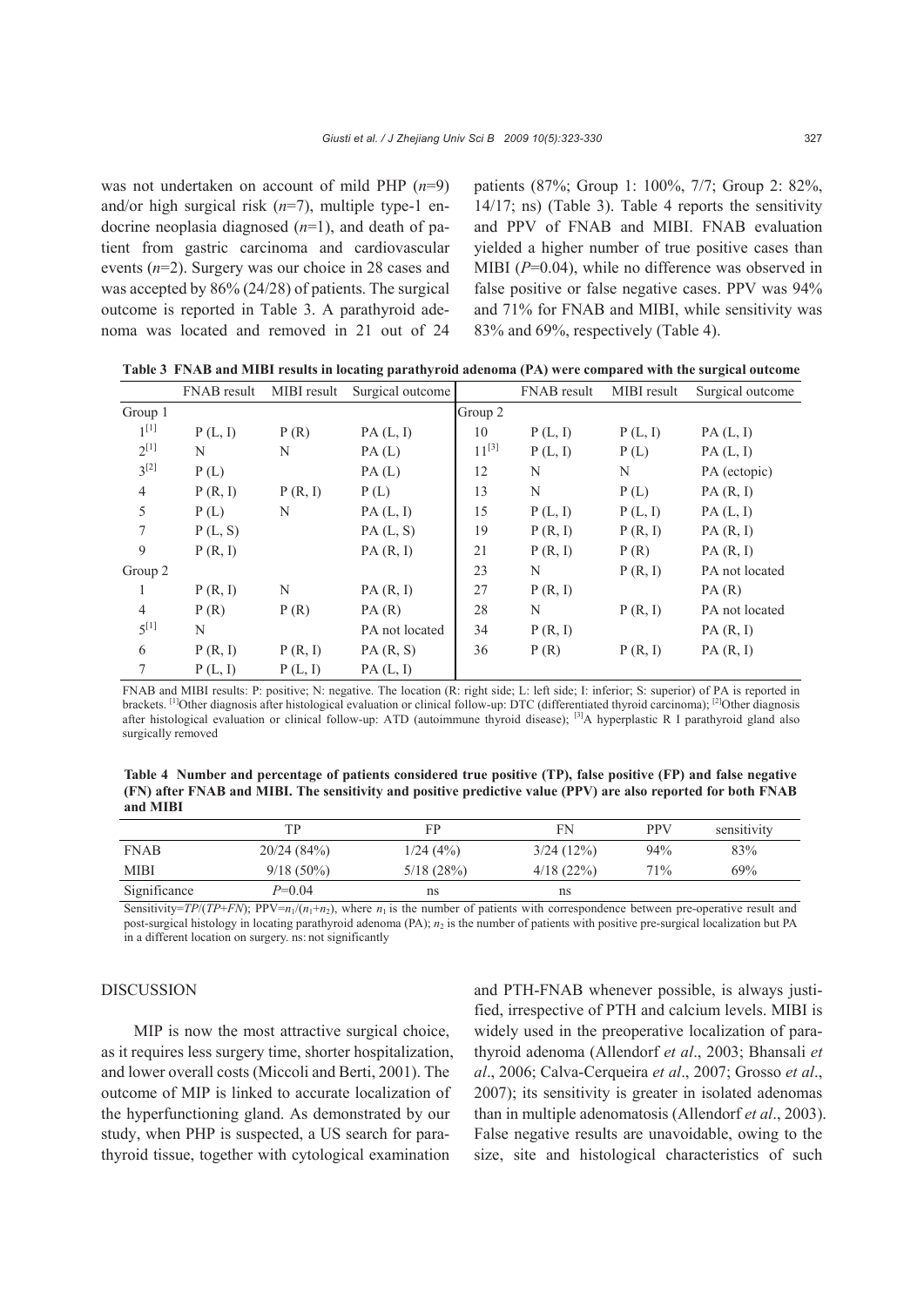lesions. The most frequent cause of false positive results is the concomitant presence of thyroid nodules (Allendorf *et al*., 2003; Mihai *et al*., 2006). Normal parathyroid glands are not visible on US and false positive results are due to thyroid nodules, blood vessels, oesophagus, long collum muscle, and lateral cervical lymph nodes, while false negative results are due to atypical parathyroid location (Solbiati *et al*., 2001). Thyroid nodules were reported during neck US in 20%~80% of PHP cases (Abraham *et al*., 2007; Erbil *et al*., 2007; Lumachi *et al*., 2003; Marcocci *et al*., 1998; Mihai *et al*., 2006). Moreover, sensitivity and PPV were heavily influenced by concomitant unior multi-nodular thyroid goitre (Erbil *et al*., 2007; Mihai *et al*., 2006). However, it is well known that the majority of parathyroid adenomas have an inferior extrathyroid localization (Abraham *et al*., 2007); this finding was confirmed in 58% of our patients who underwent surgery.

The use of PTH-FNAB in PHP has recently been reassessed. A value of PTH in the needle-washing fluid, which is even slightly higher than that in blood, should be considered diagnostic for parathyroid localization, on account of the hormone dilution in PTH-FNAB (Marcocci *et al*., 1998). An institutional cut-off is needed. In the present study, a PTH-FNAB value higher than that of the peripheral sample and/or greater than 132 ng/L was considered to indicate that the sample was of parathyroid tissue. Our cut-off is similar to that reported by Kiblut *et al*.(2004). During intra-operative FNAB before thyroid and/or parathyroid removal, they found a PTH-FNAB value <100 ng/L in the thyroid; when sampling takes place in normal or adenomatosous parathyroid tissue, this value is widely variable and higher than 100 ng/L. An intra-operative PTH-FNAB value >1000 ng/L has been reported in 88% of patients with parathyroid adenoma. Maser *et al*.(2006) reported that a PTH-FNAB value >1000 ng/L unequivocally indicates sampling in parathyroid tissue. In our series, only 38% of patients showed PTH-FNAB values >1000 ng/L. However, our data demonstrate that even a PTH-FNAB value above our institutional cut-off is still a valid indication that hyperfunctioning parathyroid tissue has been sampled. Finally, Marcocci *et al*.(1998) regarded a PTH-FNAB >50 ng/L as positive for sampling in parathyroid tissue; considering dilution, this value could correspond to a PTH-FNAB

value >1000 ng/L. Moreover, Maser *et al*.(2006) considered only PTH-FNAB <45 mg/L to be inadequate in localizing PHP. In addition, our study shows that contamination of the needle with thyroid material is rather frequent when the target of FNAB is within or adjacent to the thyroid or posterior to the thyroid lobe. A high Tg-FNAB value does not exclude a possible parathyroid nature of the lesion sampled, even though a high Tg-FNAB value associated to a low PTH-FNAB value increases the probability that the lesion pertains to the thyroid.

In our experience, only in 17% (8/47) of patients was parathyroid tissue suspected on the basis of cytology. However, cytological evaluation is an integral part of localizing techniques in PHP, even though it is less sensitive than PTH-FNAB owing to inadequate (Marcocci *et al*., 1998; Solbiati *et al*., 1983) or insufficient (Bergenfelz *et al*., 1991) smeared material or confusing results when thyroid nodules are concomitant (Marcocci *et al*., 1998; Solbiati *et al*., 1983).

In the present study, 79% (37/47) of PHP patients had thyroid alterations, generally nodules, while this finding was reported only in 30%, 45%, and 50% of patients in the studies by Abraham *et al*.(2007), Marcocci *et al*.(1998), and Erbil *et al*.(2007), respectively. In addition, the present study seems to indicate that US, FNAB, and PTH-FNAB together are more diagnostic when a thyroid disease is absent. By contrast, concomitant thyroid pathology raises the age at which diagnostic evaluation is undertaken and consequently delays the diagnosis of PHP. Recently, Erbil *et al*.(2007) reported that thyroid nodules reduce the diagnostic power of imaging studies by 20%~30% in PHP, but not the sensitivity of PTH-FNAB evaluation, in which thyroid nodules can be used as an internal control for suspected parathyroid lesions.

The size of the target can influence FNAB results. In the present experience, the mean diameter of suspected parathyroid lesions was 18 mm. Abraham *et al*.(2007) reported a positive correlation in parathyroid lesions (*n*=34; average size 8 mm) between the patient's age and the size of the target, and between PTH-FNAB and peripheral PTH values. These authors obtained a direct diagnosis of hyperplastic parathyroid cells in 58% of samples adequate for cytology. The discrepancies between our results and those of Abraham *et al*.(2007) could be due to the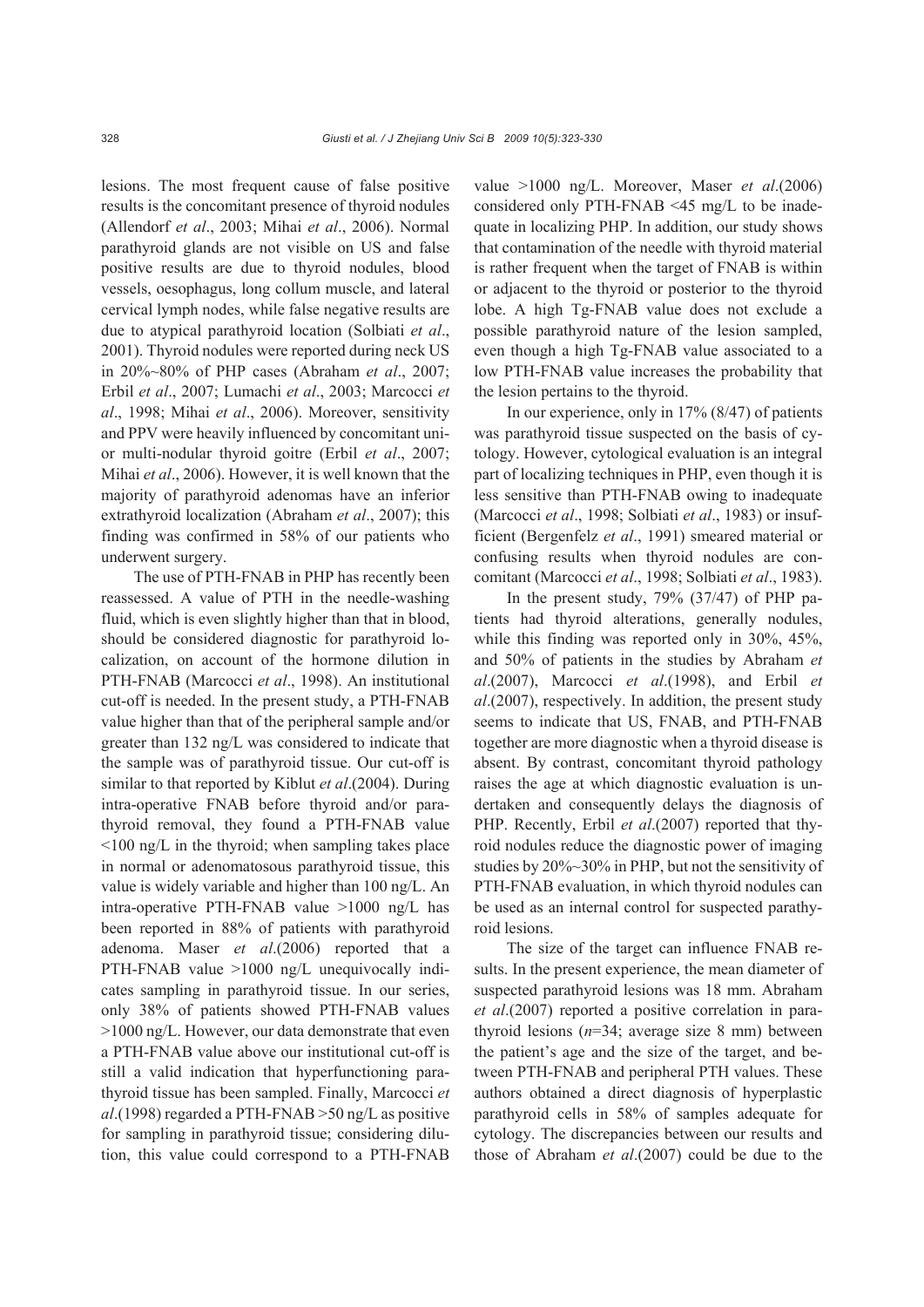smaller number of patients with thyroid abnormalities and to differences in biopsy needles and the number of passes performed. On the other hand, it has been suggested that performing several passes could cause parathyromatosis, hematomas and adhesions around the gland, thus rendering subsequent surgery more difficult (Kendrick *et al*., 2001). No adverse events were reported in our study or in that of Erbil *et al*.(2006; 2007). Maser *et al*.(2006), who made 2~9 passes, reported 1 in situ infection, while Abraham *et al*.(2007) reported 1 syncope and Marcocci *et al*.(1998) 1 local haemorrhage. So far, more than 12 months after successful surgery, no recurrence of hyperparathyroidism as an expression of FNAB parathyromatosis has been noted in our series of patients; similar results were reported by Marcocci *et al*.(1998). However, the number of passes should strike a balance between diagnostic power and the risk of parathyromatosis; more than 2 passes are justified only in patients with a clear target and in whom previous surgery has failed.

In our hands, MIBI often proved non-diagnostic, except in patients with thyroid abnormalities. In the study by Erbil *et al*.(2007), the sensitivity of MIBI was 80% in patients with thyroid nodules and 96% in those without, and PPV was 85% and 100%, respectively. By contrast, we recorded a sensitivity of 69% and a PPV of 71% on comparing MIBI results with those of post-surgical histological analyses. Our data show a greater localizing power of PTH-FNAB than that of MIBI; PTH-FNAB and MIBI yielded true positive results in 83% and 50% of cases, respectively, while false positives plus false negatives were 17% and 50%. Several variables (operator and equipment, sample size, percentage of thyroid abnormalities, and percentage of patients with ectopic parathyroid glands) could explain the differences in the data reported. In the study by Abraham *et al*.(2007), cytological results and PTH-FNAB values were compared with MIBI results in a small number (*n*=18) of patients; concordance between evaluations and the results of post-surgical histological analysis was observed in 44% of patients, while MIBI alone yielded incorrect or no localization in 17% and 38% of patients, respectively. It is important to note that, in the study by Abraham *et al*.(2007), only 2 out of 7 MIBI-negative patients were also PTH-FNAB negative. Therefore, in our opinion, when MIBI is associated to US evaluation, its diagnostic power increases; however, it is strongly operator- and machine-dependent and is further influenced by abnormal thyroid morphology. PTH-FNAB sensitivity (91%) and specificity (100%) are very high (Barczynski *et al*., 2006). Erbil *et al*. (2007) reported 100% sensitivity and 100% PPV for PTH-FNAB; these percentages are higher than those reported for US (96% and 91%) and MIBI (92% and 87%) or for both investigations combined (95% and 91%).

In conclusion, our study confirms the importance of US-guided PTH-FNAB in locating hyperfunctioning parathyroid tissue. PTH-FNAB data were confirmed by post-surgical histology in 100% of patients without thyroid abnormalities; this success rate fell to 82% when thyroid abnormalities were present. In comparison with MIBI, PTH-FNAB showed greater sensitivity and PPV. In PHP patients, FNAB for cytological purposes alone should not be performed in the light of its low diagnostic sensitivity. Balancing the number of passes can improve PTH-FNAB results without increasing adverse events. The main diagnostic limitation of PTH-FNAB sampling is posed by a small and/or unclear target. All available techniques are sequentially justified in order to improve surgical outcome when thyroid abnormalities are concomitant (Zheng *et al*., 2007).

#### **References**

- Abraham, D., Sharma, P.K., Bentz, J., Gault, P.M., Neumayer, L., McClain, D.A., 2007. Utility of ultrasound-guided fine-needle aspiration of parathyroid adenomas for localization before minimally invasive parathyroidectomy. *Endocr. Pract.*, **13**(4):333-337.
- Allendorf, J., Kim, L., Chabot, J., DiGiorgi, M., Spanknebel, K., LoGerfo, P., 2003. The impact of sestamibi scanning on the outcome of parathyroid surgery. *J. Clin. Endocrinol. Metab.*, **88**(7):3015-3018. [doi:10.1210/jc.2002- 021095]
- Barczynski, M., Golkowski, F., Konturek, A., Buziak-Bereza, M., Cichon, S., Hubalewska-Dydejczyk, A., Huszno, B., Szybinski, Z., 2006. Technetium-99m-sestamibi subtraction scintigraphy vs ultrasonography combined with a rapid parathyroid hormone assay in parathyroid aspirates in preoperative localization of adenomas and in directing surgical approach. *Clin. Endocrinol. (Oxf)*, **65**(1): 106-113. [doi:10.1111/j.1365-2265.2006.02556.x]
- Bergenfelz, A., Forsberg, L., Hederstrom, E., Ahren, B., 1991. Preoperative localization of enlarged parathyroid glands with ultrasonically guided fine needle aspiration for parathyroid hormone assay. *Acta Radiol.*, **32**(5):403-405.